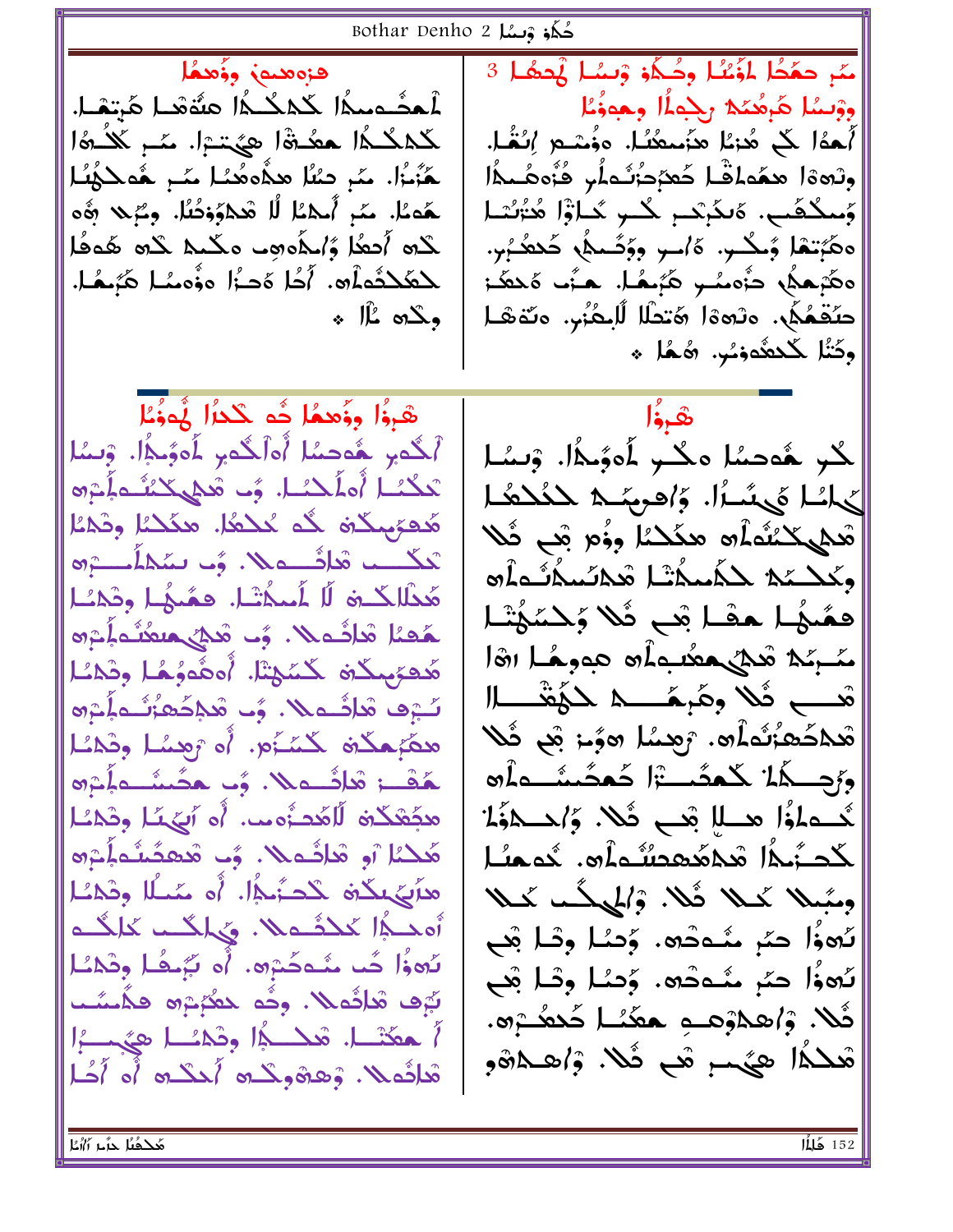Eothar Denho 2 دَيْمَة وَسَلَّا كُــه هُكْــــرْ». أَه هُوُهُــا مِعَرِهُـلَــا بْھَے أُصُّل حمَّے هُدُّده. هُوجِعُل وثَملاً. ومَّنْتَهَ أَنَّهُ وُمْتُقَلَّمُ وُهُ وُمْتُلًا. هكَبِهُلُا وثَلا. وقِي وْمِسْا هَبُسْاً أَه هُـــزًا وِـَـــزَه أَحْــــره أَه كحــــرًا ٱلمَمَّمَد حَزْهِمُهُوهِ. هُٰذَا وَغْفَ حَـهِ وهُدهَٰدِكُلُه. أَه ذَكُل وَا ثَـٰءَدْ:َا وِنَـٰٓ؛ كُحِرًا وَ}حَمْرَهِ. وَُحد خُومِيَّا وَ}وَهَب آخره اْه دُرەمُا وهُدىشالْحْرە. اْه هُڪْل تَــــه تُـــهلًا وَاهْتَـــه. ـمُقَـــزًا وْهِكْتُ أَدْهُ أَهْ شُهْوًا وَهُدَخَالَكُ، |مَعْصُلُ وْالْمَــرَمْ شَــْهِ نَــْهُوْا أَه سَبِيْلَا حِكَمْنُهِ وِهَقَبْهُ أَنْهُ أَنْ أَوَّاهِدَهُ، مَكَّلًا هِعَّنُيًا. وهُدَّنُدُ كَنْتُ وَالْمُحَمَّرُ الْكُنْدُو. أَو مُنْتَخُطْ دْه كَكْݣَا وْالْمُحَبّْلْ ݣْـه. مُحْدّْلْ وْهِبُمُسَا أَشْدَهُ أَ كَتَعْتَقَا وْهَدْهَ حَكْسَدُه وُوْكَاهِ شَـــهِ كَمِّنْتُشَـــا وِهَٰى مَثْلَـــهِ شَهِ. أَصْـِي. أَو لَمَكْنَا أَو تَكْنُا وْفَوْجِسْت حصَدُا وَالْمَسْهَدَا، وَالْمَسْهَدِهِ وَالْمَسْرِمِ أَدْهِ أَ يُمْكَنَّا أَه أَ شَمْلُكُمْ وَهُدِوَكِلْاَهِ لُمَحْتَغَلَ وَاهْتُمَلَّا وَاوَوُحَ دَهِ. وَهِسْمَا أَدْهِ. أَهْ رَهِيمًا أَجْمِيْنَا وِهُدِكْرِجْهِ كَمْ كُم حمدٌ تِره. أو حَصَمًا. وَا تَحكْتَا دُا أمكلئا وفزهّب خُدهُــثره. هَعهُــا مْحَدَّقُو كَتْتُكِيِّدُ مَنْ مُدَّ ٱسْمَٰرْهِ. أَهْ وتَكْتُبْلَىٰ وَقِّبٍ قِبِي ٱسْتَوْهِ. وْسِسُلْ وْسَمَّا وَضًا مْحَمَّدِّت أَ أَسَلَّتْا كُت وِلَمِيكُنَّا وُهَّبٍ ضَيِّبُلُهِ. جِزَٰا مِّنْبَا سأبلأتهم أو أحبأا ومئب وهعكته وَحدً ۚ ذَلِهِ أَسْلِ هَيۡشَالَ عَمَٰا ۖ مَعۡدَ لَّكُمْ أَسْتَ*اتْلَا هَيُ*تَأَلَّا. أَهْ كُسِّرْ وُبِ تَرْفَلُ ومثَوهُما وَبِسْبِهِ جَنَبُوذًا وتَحَفَّ وِنَسْمَ كُنْ سُلْمَوْا وِيُحْكَنِ أَحْسُنَ أَهْ حْـــره. مُعمُّـــهلًا ووُّمعْـــــل ومَّــــهُوْ هَسْلَا وَا وَّسِعْلِ وهُسَوْدِكُمْ لَّا سَنُتْدِلْ لكْمَنْتْحَا. هُىعْدُا وِحُووْدُدًا وَٱحْدَوْلَا: أَبِ جَـٰرِيًا وَا خُـِدوَدُدًا وَمِدَنِيَ بِكَـٰ بَهِ لَل لحَفُّوْهِـا. هَخُوجُـا هَٰلَـٰـا وَاٰـــبِ قُتُّوهَا. أَو مَحْدَدُا مَكْنَا وَجُدو رَهِنَا أَرْجِعًا ٱلْمُسَلَّفِ. ٱمْكُنَّا وِمَنْنَا وْٱلْمُسْوَى مِيزًا. أَو أَيْكُنَا وَا يَتَنَا وَاؤْتِي كَتَلَا فْعْدِهِ وُهِ سُهِوُلْ كَلَّكْتُوْلُ وَهُنَّسُلًا كَلَّهِ كَمِلًا لَمُؤَلَّدٍ كَذَّبَٰوْا وَهُم كَهِدًا وَسِيْتُهِ أَبْ ثِلاَنَا وُهِ مِيسَّتَرْهِ شَبْ هَٰذِهَٰدُوَٰجُواْ. حعَكعثُدوَّىدًا. لمَرْدُهمْل كَلَّمْرًا وَهِسُل أَه كُسِّ; هَٰهُـُـا وْهِـتْىلِكْـهِ كُــا كُلْمَـا الْمَاكِ الْمُكْتَ حَدَّلًا مِنْ الْمُسْتَحْمَد تَكْعِبْدًا. أَبْ يَكْرَوْنَـْ مَا هَفَسْهَدًا وَضُلَّ |وثَعِدْفَزِهِدُا حِمَّتُا. ثَوْزًا عُفْرِاً! وَحَيْرًا: مْحِكْهَا حَا مَّتْا. نُوزًا عْفَرِلًا وَحْرَاحَة كَلًّا هَقَدًا. مِنْتَهِتُنَا مِنْقَضًا وَٱلْمَا كَلِكُــْ هَكْكُــْدْ. مِسْعِنْتُـْ وَا سَوَحُـا لِكُمُوصَّدًا. مِحَبَّمٍ لِكُمْتُوصَّا وْالْمَوْصَ وَٰآٰٓہاۡب کُٹ سَّٖوۡظًا. وِظۡا مِنفَہُما لَّاھۃُوْھَا

مُحَدُّمًا حَبَّرِ ٱلْمَالِّ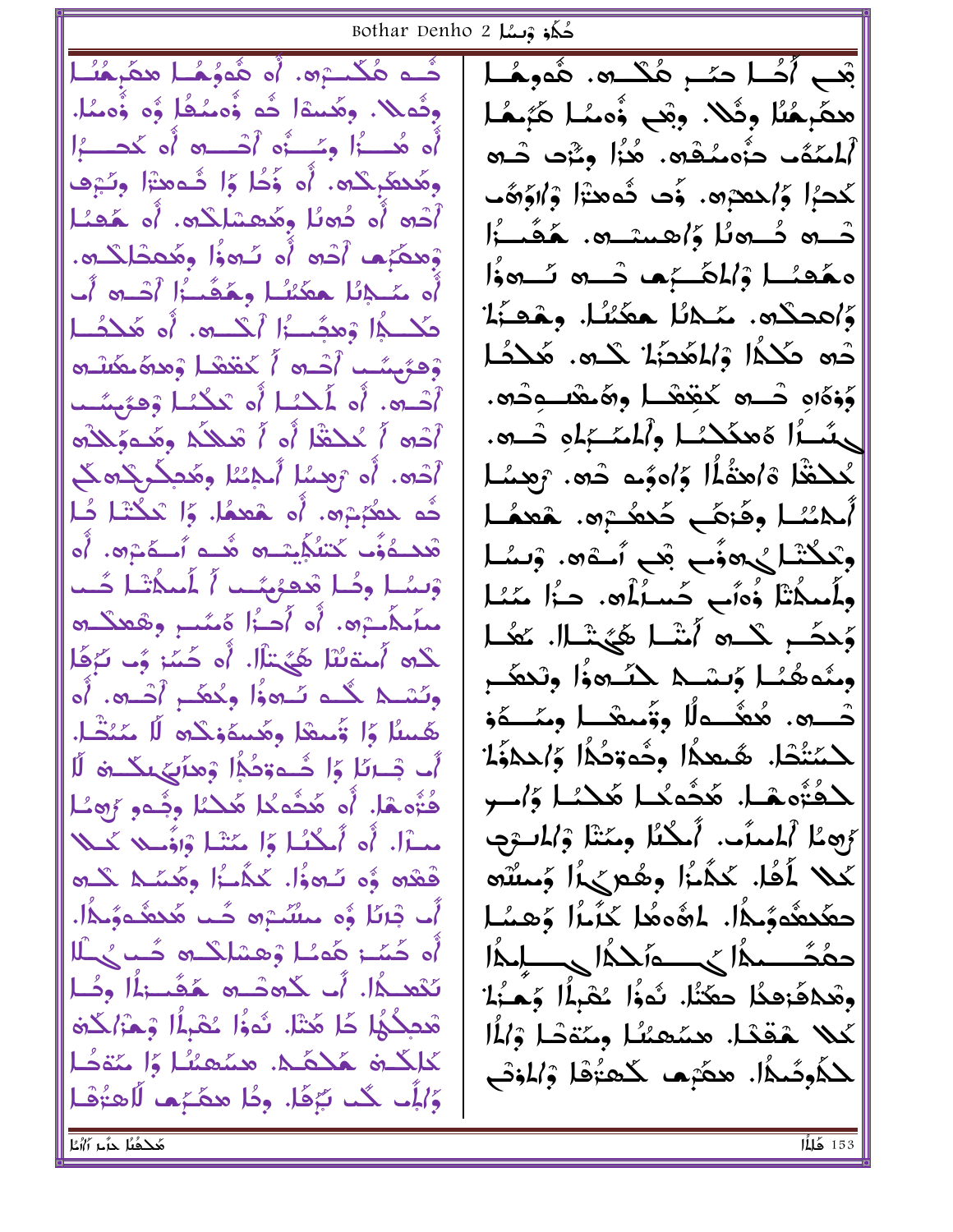Bothar Denho 2 دَكَمْوْ وَسُلَّا كَحْمَدُ إِنْ أَمِنًا أَيْمُ زَٰا هِ أُحْشُدْ مِمْا وتَعكَّده ووَعْدَه كُمْ حَقَّرًا. أَمَّا أَحَدُّا أَه لمُحدَّد اللهُ اللهُ مَحدٌ لَمَنْ لَمَنْ الْمُحَدِّلُ مِنَّ مِصْرَةٍ لِمَكْمٍ الْمَشْرَكَ حَقَّفَهِ مِنْ الْمَسْتَمَرِ وهُسْتْكُمْ لْكَيْفُ يْ بِمُعْكَبِ. فْكَكَّب كُم وَبِمَـٰٓءَت أَه مْكَـٰهُا لَكَـٰهُا. أَه وْمِحَرِمَىتَكَـٰءِ ۖ أَه مْكَـٰهَا أَكْـٰهَا. أَه كَتَلًا أَمِثًا وُهِنًا هِنَيْتِ أَبِيا وَهْبً كَــلا أَسَـٰا وُـقتَـا هِنَمُـا هَا وِهُسَـٰ ثكاهَٰزَشُمِ لِكُــرٍ. ضَـرِ هَٰكِـُـا أَيكَٰنــرِ هُمَدَّمِهِمِ \$1 هَكْمُ أَمَا يُمْكَنُّ أَمَّا بِعَكْمَٰذُ أَمَا حِكْمِــأَلْمِــدُّ هُــــقَــلَا هُـــلا أَبـــدُ أَه حَدَّـه لاَ حُـل هُكّــم أَكْــهُ أَسْ. أَلْل | كَلاُهُ/بِــدْ. أَلَّا سِبَّ وُهَتُا كَـرٍ حسْحِصْدًا أَمِيلًا أَ وَالَكَلا أَبِ تَعَلَّلَا وِجَبَ مِبْقِعَةًا وَّحـــدًّا وَهرَّحَزُنَـــملُـرٍ هُـدَحَّصْنَــع أَه وَّحكُمْ وَّب مرَّجَزُنُمْ أُخْوِمٍ مَحْكَضَنَا. أُه لِكَمْعِيمًا لَّا مْحَاهَدْتُنَا. أَو كَبُوهُـٰٓ;ا دْامحمَّىئَــا. أَه لَكَــم نُحمِيحُــا ولًا حُــا وِلًا هَدفَ ۚ ذَلِهِ مَمْكُثُماً مَعَنُنَا. أَه مُعطِّيحِيكا . أَه كُــه وُهمُدُا ولَا حُــا ِّ حَتَّمِيْ الْمَلَّامِ وَحَيْرًا وَلًا مُحَامَّدَ مُنْهَدُ أَل مَحفَظَ مِ أَيْتَكُمْ أَلِ هِمَيْتَ لِ أَو وَحْدُا ثُكْمَ هُنُا شُدِدُا أَوْتِئُم. أَه كَتُمِيمْا وِلًا ضُا مْدِهُمَّب أَه لًا ضُا هُدُا لَمِحًا هَحكَكْمًا حَصْنُـا. هَنُــرِ يَ ـــــز مُعِدْكُمُكْسِ، وكُسْسِهِ مُحَمَّشُوبُهُ وَأَرَابِهِ ىُدْهَى هَٰلَاتْا هَ ۡتَمَا ۖ كَـٰهُوتَـٰمَا أَهُتَنَا ۖ تَعفَلانُم، أَه هُـزُا هُـهُ! أَه محَكْنًا. |وَحكْمِدُهِ لَحِدَّى وِلَا هَكْمًا. هُڪَنَا. ثُه دسُّا. ومُعنُّوب ضُا نُمْهُـب أَ هَٰللَّٰتِـا لْحُمِ حَبْمِعَكُمْ إِنْشُمْلُو وِبْحَى شُمْمَةً هُبْتَهْـا كَـقُودْشَـا أَهُتْنَـا وَاحكِبْتــه أَسر هنُمُا الْمُحقَّبِ. كُـرِ هُئَـــلا دُللِّب ولًا مكْتا. أَه حَفْۃ كُـٰه و خُـُّ المُمْــزُا حَدحُــٰٓزَا. وكَذُب حَمقَـٰذَـٰهِ ا وْمُعَدَّا وُبِ إِنَّعُهِ أُيُّومِ. وقدا شَمْعُهُ ۖ فُوو أَوَّسِعْدَا مَدْهُمَّى وَمُحَادِّدِهُمَّى كَلْمَ مّب هنّمُا ودُهـــرًا. أكْـــمبر وثَمَّا تَحْهَــُوْا هُنَا وِحْقَقَــا وِكْـــو هُـهُــا حَفَّهَكُم كَمْ حَضَّرْا. أَو حُذَّا كُمُ أَمَّ ِ هَدَّمَةُ إِلَّا وَ تَصِيْدًا. قَاحِدُنَنَا وِكَاهُـهِ هُدهَــزَٰد. رجَّــد هُـٰهَــد احكَــمَـمُدَاْ تَدِيَّ اللَّهُ وَالْحَقَقَدُ وَالْحَمْدِ حُلِّ هُدِهَــَ وَمِنْ وُكْسِر. ەھَتْكْسەھِ بْمَسَى أَعْتِسَى وَوَّى أَحْسَرًا شَّى شَفَّىعْشَــدِيَّامَّوْهِ. أَه مَكْتُدًا. حَبْسُا هَنَـُاا وَحْدُهُءلُب. مَٰٰٓڡَكُمْ مَا أُـبُأَتَنَا أَ عَجُنَا كُـه وَّعُـا أەھكـــا خْتَكَــا بْْسَوْيْتْسَـا وُخْـــر كَثّْمَتْكُمْ وُّب أَبْكُرْهُ مِأْسَرُّهبْ. أَه تَعَكَّسُتْ ݣْلْافْتْا. وُحِهُحْمَلُو هَٰدِيْكِمِ حَكْبِ لْحُفْكُمْ هَا ٱلْحُكْثَوْوِرِ ٱ ٱلْحُدَّةِ وَحَد هكُمُطُـابِـه. هَحقيٌهُـاهلُّا وِنُوحَتُوهَـا يَّىثُمِيَّىمَ وَ الْمَدِّى أَحكْمَا. أَه حَب هُبْتُمْــا. هَدَمُعُمُدُــداًا وُومُئْــمدًّا حِكْتُلاتا وًا يُكْتُا وَهَٰتِمَا وَمَا وَمَنْ الْمَالِيِنِيِّ وَمَا يَقْوَلَ مِنْ أَوْ مَحْدُمُا حَبَّ أَأَتَا

 $\frac{1}{2}$ 154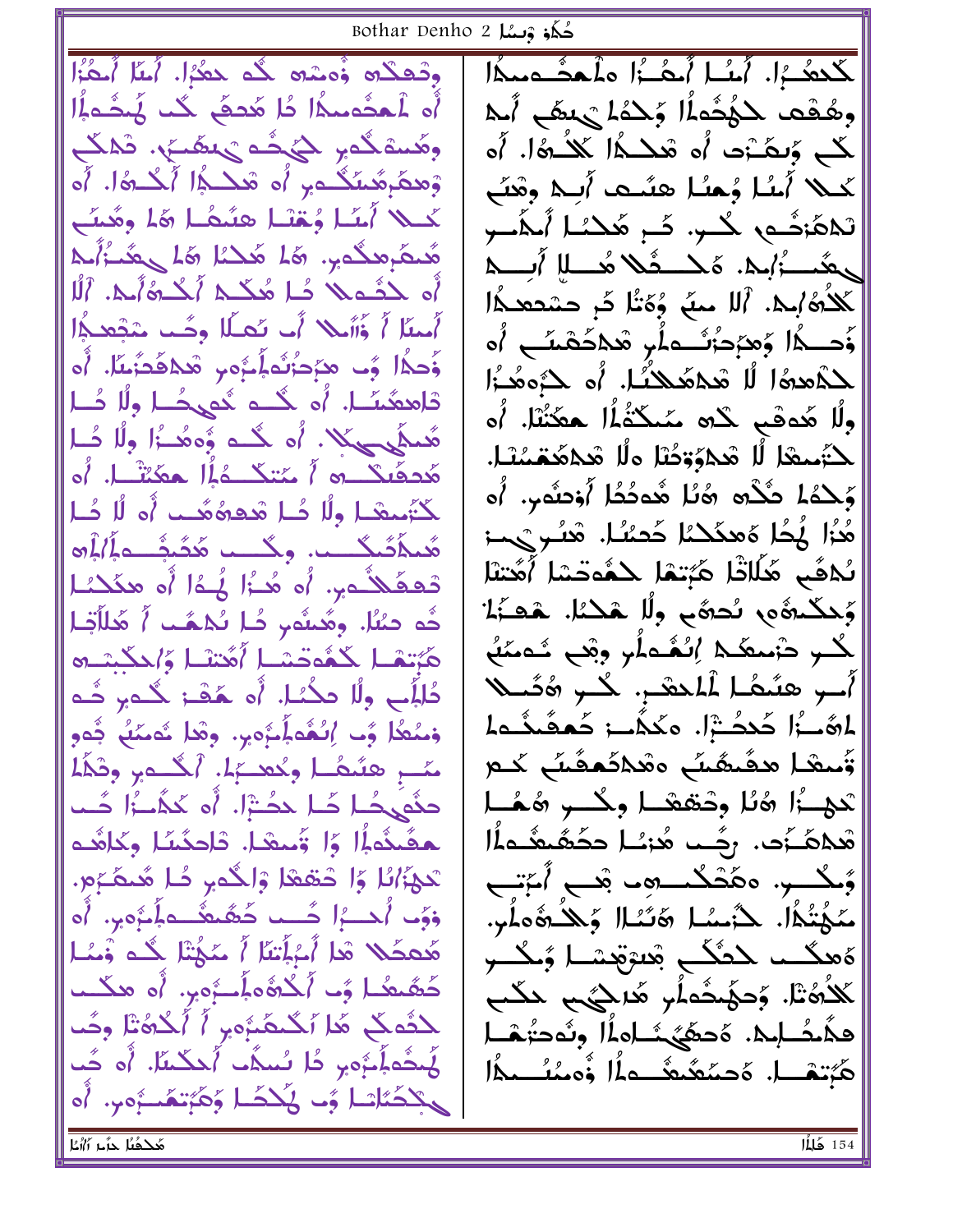Bothar Denho 2 دَكَمْوْ وَسُلَّا كَمْلَـــْ هَد كَـــى. كَـــزٍ هَـلـــةَ فَ أَلِـــِكْمَ كُتْ كُلُوكَا وُوْمُنَتْ هُدِوْوْ كُنْبُتِيْ. ،<br>أە ھى*نىھَ*ب ج*جَعَلْل كىنتو*خى*ت*ى. ھَيىلوُۋ أَهْدُلِهِ حَمَّتَنِ. هُمْنَهْا أَبِهِ مَّدَّمِينَ أَوْ كَيْحَتَّىْ، مَّدَّبِّرْفَ مَعْقَدِيثَ لمِعْسُنُهُمْ لَمَسْتَوَصُّرٍ. هُ هَشْسَهُوْ أَبِيهِ كَنْتُتَبْ. مُمْهِكُمْ مُسْ سَهُسْمُا ثَـهكْنُإِــمْ ـحْثَـتْمْلَاهُـمْ.. هَمْ َصْـَا أُبِــمْ ھكىبُھا ئُــە ۋُەمَئىـــرُەم أَە كَبُنْھُــا همُعلائلِه لمعُنْةمُب. ةهسُلًا أَبِهِ كْنَفْعُكُمْ، أَه محكِّلًا مُّ أَبُّهِ مُمْ وَمَ |أهسُــابِـه لِــُـوْلُهُــه في هَ مَعهَــثِهـ أَبِــه لْخُبُمُتَـٰلِ. أَو مِذْكَّدًا ثُـه وَمُمْكَلٍ وُب دُّەمُب هَٰزُمُهَا حَنَّفَهُمُّ هَمْدَكَــلا إِنْهُمَلَّٰتُومِ لَکُمْ جَلِلْكُمِيَّةِ هَمَّتِي هَٰذَا عَا أَبِهِ حاتَّمَاُمٍ حَتَّمصَى. ۞كَمَدَ أَبِهِ حْتَمِىعَكُمْ إِنْعُمْلُمٍ لِحَقَّدِوْهُمْ. هُمْمَتَحِ أَه هُد رَّبِ، ؤُهنگ اُمِمْ كَسْسَا أَبِ هُنْ الْحَمْدُ وَلَمْ الْأَسْرَابُ هُزِيْدِهِ ۖ وَمِن هُدِيدٌ وَ الْالْمَسْرَا حُبِ ەھّدېب أب1 ۋەمئىللى لمكزىگىلەر تَرْجُدُدُ وَإِلَّا أَوْ مِجَعَدِ لاَ كَحُرْوَنَسْتَرْوَ ەَمْرَجْكُمْ أَبِكُمْ حَلَّهُ شُمْلًا كَمْكْتِتْبُو. دَرُه يَدْما. أَو كَمَعُهُمْ وَ دَلْبَ ەَھـەَوَّە أَبِـــمْ دَءِدَــُــه أَا ــحْدُة تَــــوٰ. هَ وَٱلْمُلْتُهِ وَهْدَشُمْ وَهُدَيْ وَالْمُسْتَامِنَ وَالْمُنْزَى |ةَهَزَٰتَـــا أَبِـــــه حسْتَعَــــداًا وقَتــُـــو كُ مْتّْعِدْلُمْ وَمِرٍ لّْاعْلَاتِهِ ۚ أَه هَدَّىٰ : ݣَـعْمَقْعُنْــة. ەَهنَكَ: أَبِـدْ بْنَى فُلا مْاِدُه لا تَجِتْلُ سُبِّكُ لِكَتَنَعُسَرَه. أُه تَصَنَّنَــع لِمَكْــةَوْمِينَ. وهُـتَسف أُبِــد وؤَّد شُـه مَنْسُلًا وْوِؤْهْنُــهر لَّانَّــد وضُـلّ حثَّمعُلا وُووُّكْبِ حَثْمَاتَـٰتِه. هَمْعَكَـْبِ مدَّسَـــدُّبَ مُدِيَّــــرَة. أَو مَدِيَبَـــدِ هُـــو أَبِيهِ جَعَزُجَهُنُـملُرٖ كَحِنْكَرْجُجْسِـڎ. سَّىكْبُومِ كَحْكَدْبْحُكْبَرْه. حْحُب وحُه أَمكُنُا وَحِكَمْنُا أَهُّمنُا لِمَكْرِكْبِ ۚ كُـبٍ. َهَٰىنًا أَمَّىنًا مِكْبِحْبُكُمْ. أَو تَعَكْمًا دَٰهٗىلًا هَٰٓبُـمُـلَٰكَ مَمُحَـسُكُـمِر. أَه خُـم وَحَمِّكُمُّ لِمَعْمَّدَتْ لَمَّتَهُمُّ لِمَّ لمكحسُر ەَحَزْەمىُر ەكْھىزُوُّا ئىُرْجِسُـابِــا وْْهِيْنَا أَوْ شَبْبُهُ هَنْدُوْا تَوْبِيْنَا أَنَّهُ ِّعُ<sub>ّجَ</sub>رِّكُـــور. أَو كَامُدَـــتُّوَّٰلُ مَكْتَـــا لْمَهْيِمُوبِ لَحْسٍ. وَجَاهُنْتُمْلَ مَكْتُمُلَ أَهُمْلُكُمْ هِمَيْمُكُوبِ. أَو هُزْمًا. لَمَيْكَ أَهُملُلِم لمَيْهَا كُنٍ لِمُوت وَبِ هُنْـُا ثَملا حَدُرًا هُمًا مِنهَوَّبٍ أَو مِعَرَمِكِ. لِّــٰمُلاً فَلاَ لِدَٰـٰہُۢا لِّکُـٰا 20وُّا ءِهَـٰٓنَو أَه كَلا 6َهُ| وِثْلَاـًا مِثْقَصَرَٰ| أَه وُحْـًا كُمْ هَكْدَهُ ۚ وَٱصُّـٰرٍ أَه وُحْسًا يُضُـٰلُ يُوا هِمَّنَلا. أَو لَاهُ! وِثْلَانَا هِسَّىلًا أَو حَكْبٍ. هَكْـهُه وَهِسْمَـلاً أَهْ يُبِحُـٰ;ُا جَعِدُ أَن الله عَمَدَ مِنْ اللهِ الْمَوْلِينَ الْمَسْرَ الْمَوْلَ الْمَوْلَ الْمَوْسَرَ مَنْتَلًا. هَـٰـَـٰهُ٥ ومَـُـنَـٰـٰهُۥ أَ٥ تُؤْسَوْا سُلِّكُمُلَّا أَه نُؤْدَةُ وُسِعَاتِكَ لَكِنَ أَه

مُحَدُّمًا حَرَّم ٱلْأَمَّا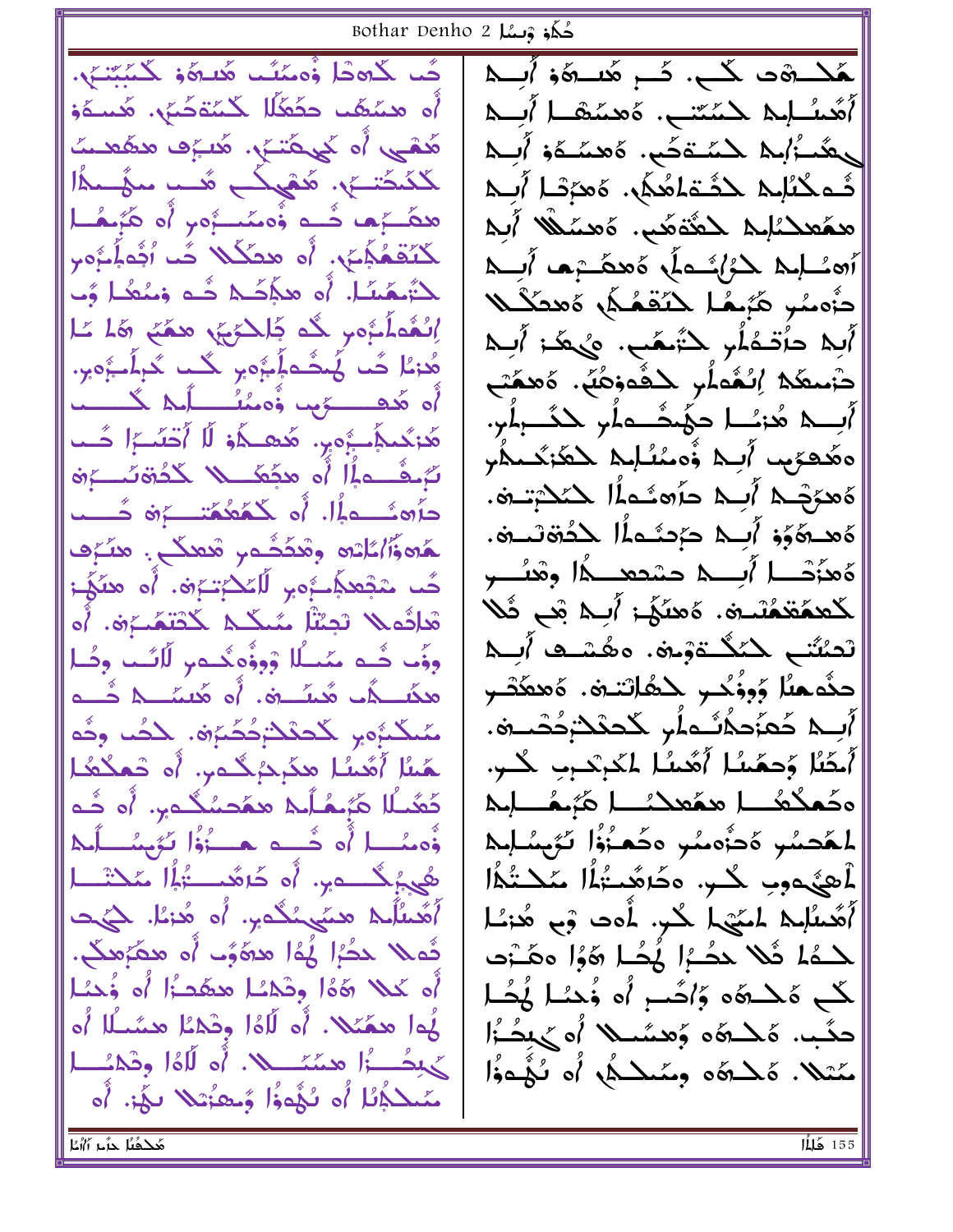حُكُوْ وْبِيبُلْ Bothar Denho 2 وَّەجْرُنَا وَا حِكَّتَـٰٓءُٕلًا حَلَّنَـٰٓعُـٰٓمِّلَـٰٓى هُـٰارُوْ. وَّامِعْزَٰاْمِیْلا لَیْ: ہوُہِدِیْنَا وَجِدَّتَیْدَاْ مَكِكُم كَعِمَتْ أَمُّت حَبُّكُمْ سَنُّوءُ!. حنّفَهُدًا وُحكّم أَهُّدو. كَنْـم لَّاحَّتـْ إ أَه كُــه أَبْلُوا مِنْكَــُـا. وكَـــد وُهِ مَا بْعِي لَمُ صَلا حِسَحَكِمَا وَلَالِمُوا حِكَكْمًا لَكْتَ وَكَسَّمَاْ وَهُ فَيْ أَرْ وَقَبَّعًا آتَــْهِ وكمه كححُمُهُ! وفَهِجُ! حَعْدِهَـ ه هُــوكُـلا. أَو كُــُـب رُودِلُمــرُومِ وِثْـدْـُـا تْ٥ هَنَـد. هَـدَجِجْعُـدَلُمْ وَوِهْـدِلْمَ أَكِّ. ولَا كَنْشَا مُحْمَدٌكُمْ وِنُجْنَبِنَا. أَهْ وَٰكُـرٖ وِكَـح واللهُ هُمكْما أَهـهُ! نَكَـح لْكَثَبَْ | مِوَّتِعِبًا لَّا أَوْوُنَا أُوتْعِكَعُبًا وِنَهَٰـــ;. هَـكَنُنْــــْ العجمَّـنعشـــا لَلْقوُنَا وِلْلِّئَلا مَٰحِمَّبٍ. أَجْوَدًا وَهَـا هَـي أَه أُهتِمكْتُنَا وَحْدْمًا أَبِيهِ حَهُبَشَمِلُر هَا هُـتِمْلَ أَحَدُّدِيكُل هُدِهِمُبْكُـدِ هَٰنَد. أَحَنًا وِبْدِ مَتْلِ هِمْي هُـتَدًا. هُدَبِ أَه لَكُمْ أَضَبُّومٍ أَه لَكُمْ ؤُومَنُتَبُّومٍ ۖ أهشَـــْمَــدْا أَهُـٰعَـــبِ كُــــرِ هُــــزبِ أَه هَبُـمُا. هُـمُا خَبْطِعُنِ \* ەڭاتېب ەڭھُىر ەلَّاھُـەر ەَݣەممُــر |هُمُـمُا \* لِكَهِـٰ;َا هُلَا وِحْتَفِعْـا. وِمُّرْحَبُ عَرْهُـــو حجزا وْسِسًا ۡ اِلۡنَا وَٰوِنَـٰٮ مِن ٱصَٰا وِنُـٰءِ وَٱلۡ: حَدَّاوُا هُنَا هَبَّىغَا وِنُوهوْا. هَ/ىهُوْ أَفَتـٰـو لمكْتب جَسْعَكُمْ إِنْغُسْمَلُمْ. وَهُسْرَهَا ولَك مَّة حَبْسَ بِهُ مَا مَكْمَ وَحَسْفُوكُ حكَمِشُماْ الْمُحْمَرُ الْمُحْكِرِ هَبُنِـهَا. دَوَّطًا لَج ويُحتَـٰمِاْا أَـٰهَٰـِـةُٯِ حـٰ أَـٰهُٰڡِڡِ هَٰـٰـُـٰـا اُسِ كَلاُهُا. ٱلْمَا وَبِعَيْنِنَا دَّائِدَا. وَهِءَا دأەفْـا وُمىسُّـو ھگىسُـا كْلُـەەُا وُمْكَــ. أَحدُه وب دَّانُا هَوَّحَمَا. هَٰدَ لا هَنَّ سَکُنْنَا خما \* وڤَدْكُدَّرُنَــهُڵٌ. هُكْسُوهُـُــل وِمَّــةَكُلُّ. وَوَجَدًا رَكِحِمَّا وَجَعَدُنَا أَحْسَدُا كُلِّي هُٰذِئْا كُلُّسْهُا لِكَبْوَدُئِيا ەھَڪّى وِنْدَعْرِ قَاوْٓا وِحُدْبِ كَلاَنْݣُـٰدَلَّا. وأَوّدكمُ). هَكْفُودِهُنُسا مِكْسُنُسا طُدةُ٥، تَفَعُدُا وسَّتَنِي هُنَهٖ هَلْدُهَ) \* وعناه وهَقَىـتُمَلًا. حــهَ٥ وَهككَـــ هِــح عَلَمُوْمَـَـل أهدُّه سِدًا لِهِ هَ وَّسُلِ هَنَّالِ وِهَاسُواً! هِدُوهُـمِدُا وَجِدُوهُ] هزَعِهِدُا. حَدَهُ ەثقىُسْما وَحَتَّىْما ەَحكَتىمْ!. كىمە وكُكْسُوُئُـٰه أَا مُكْلَّهُ مَنْ وَجِّهُ مَنْ بِهُو هُدوْوِي وَصُل ولًا هُدَمَدَكَنَّدَاًا. كَنَّهُ كَمْكُمُكُــُـمُلُّا مْكَسْــَرِيهِ. ومُعصَلِيـــرِ وإبكوهم متوصيها ومووه المسولم كَمْكُمْشُــمْلَا مْكَسِــَزِيْد. ەقىھكىــــز إِنْعُسِيدًا. لِمَسْبَهُ، هِيهُوسُسْمِ وَلِمُسْمَلَ لُهجِدُكُما اللَّــدةَ مَعْجَسُـا مِنْهُوجُــا ەقىمككىب. ولاھ ئالى مَحْدُمُا حَرْجِ ٱلْأَيْا  $\hat{L}$ 15 كَل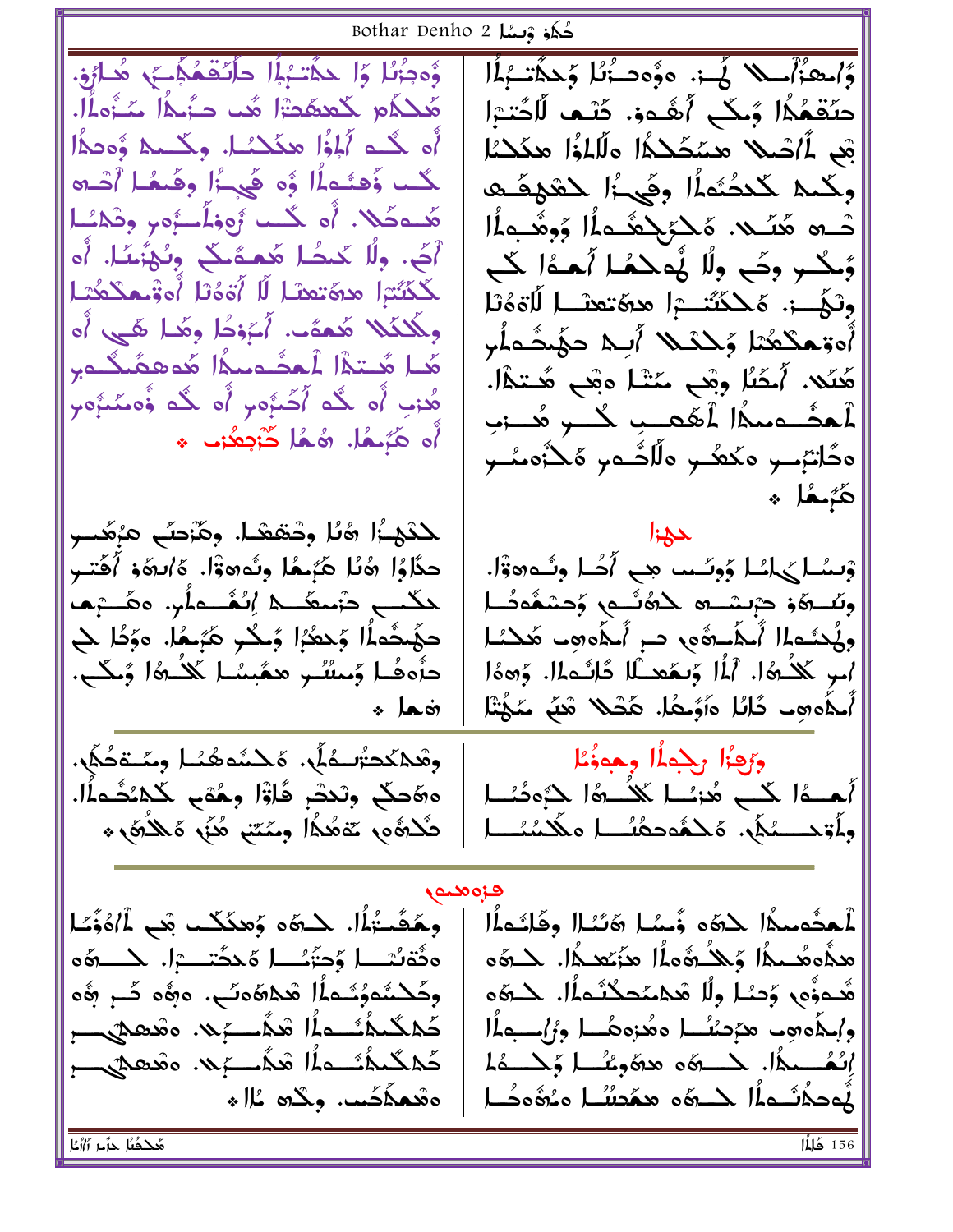Bothar Denho 2 مَكْمُوْ وْسِسًا هْمِ هَوهُا هَرِهُمُا وِهُكُمْ وِسَرِ حَمَّدًا الْأَمُّا ٱلْمَكَّــٰهِ لِكَهْرِوُّا وَرُهِزًا. ثُمَّ لَكْتُرًا هُووُّمًا أَحْدَّا مْحَكَّا مُتَّبَّطْ وَصْحَ كَدِّ وْسَلَّا وأُنُعَكَــــب. وهُــــــودُنُبْرُه وُه أُحُـــــا مذُومُكِلِّدِ. ثُـودْهْكُرْه كُنْهُمْهَا ٱلْكُلّْعَالَ هُـوْسُلَيْرَةَ. هُٰٓئِنَا وِنَسْلًا هُـب لْمَعْنَا بُدْوُه مُحْيَا النَّبَا. أَهْ مَنْ أَبَّ كَلِگُم نُهوْا فُووُه وْسُلْيكْنَا. بَبُيضًا وْفْرْهِكْتُ وَالْمُكْتَمَبْتَ وَوَالْكُنْتُ وَالْمُكْتَبَ ئەھۇش كلگە كلاھُا ھَكْحًا. أَه كَارْقِسْا كِكْنْتْمَا وُحْدَدْتُمْ أَجْرَه وَشَمَّ كَهِدًا هَٰلِهُوَكُلُهِ كَحَيْنَهُا شَمَكُه كَعْكِكًا. هَٰبُعُمَا وْاعْبْكُــْ هَـٰهِ لَا وُهِ لَٰا مسُوَّةُ الْحَكْمَةُ وَٱهْتَبَا لِلْوُمْ. وتَصَكَّب أَحكه أَ يَحْقَل أُوهِمَكْسْل أُو لِمَزْلِكُهِ ٱلحَوَّىٰلُ. أَه لَّا هِنَّىعًا وِكَعْبِ شَـْهِ نَـهوَٰا أَه لِتَزَاكَتُ: أَصْبَ لَكُمْهُمَا وَجِبَ لَلْ هُنُوذُوذُا لَا ٱلكِنْلَا وِهُمكُهُو. أُوعُوهَا. تْمِيزُوًّا هِزَيٍّ إِنَّ هُتُمكُمْ هَتُسُمْلُ وهُدكْرِكْلَا حَثَّى حُلٌّ أُحْثَلُ وُّدَمُنُنَا وَحُلَّ هَٰكُرْهَـٰٮ ذُـُدَوٗا ثُدْتَـٰۃا وِحُـٰعكَـٰـا وُب تَعَسَّلًا وضُبَّلَ ضُبِّوَنَّ مُحَمَّعَهُا وُب أَوُحِشُـٰهِ إِلَٰ ﴾ أَوْ أَوْ دُنَـٰ الْمَجْمِشُـٰهِ إِلَٰ لَـٰ الْـَـٰ الْـُـٰدَ كَمْسَمْسْ. أَو أَ حَقْفْهَا أَو أَ يُسْوَوَّهُ إِلَ أَحدُه بِما أَمَل أَهْزَبَ. أَوْجَهِ هَذَا أَرْكَبَتْرَا لَمْتِحْدَ إِلاِّ ٱعْكُــبِ. أَو أَكْتَــوْا كَلْحُفْ إِ هُعكْنَــهِ هَٰتَــا لِكُــب وهُبكُرْبَـب. أُوعَاهُدا مِنَيْجُب أَ هُلَاتْا. أَو مرَومنُت

ۿڔۏؙٳ هُٰذِيَا لَمُلْـٰهُا مْكَـٰٰهُا سُنُبُرُـٰا. وُٰآٰٰٰٓكَمْ ا كَلُّه وْسُلًّا أُهُسُلًّا هِي حَسَّه وَٱحُـلَّا هِدَّەهُمُـُـلِّ أَحِهُـل وَجِي وَجِدَّكُـمُـل وهَعدهُا بْدِ أَهدَّنْهِ دِمُلْكِمْ. هُزْسًا وُلِسْلِمْ قِيلٍ حَقَيْلاً أُسْلِنِ قَوْلِ زَٰا ئىسُلِىدْ. ةالمىدَّى كَتْلًا تَـْجَوْا أُمْـر وْسِيًا حِكْتُلِكْ. أَ9ْمَا وَإِذْهُبِ أَحْتَقَا وتُـــــه\$ة دَذَكَـــــــا سْمُهْدَـــــا فَتَوَسَيْسَهِمْ. هَجَمَعَ رَبْضَهُ. هيلِمَنْتَ ا |وَهزَمزُنَـــملّــه هُـــ وحَـمهَـــز أَنـــــهَوْ لمشترض ممائم مثمر المستنصر أَوَّاهِنَّكَ أَهْلِيُّلَا وِهُوَجِسًا لِمُحَصَّداً ولًا مْدْسَحْدْشْماْ! حَيْ؎ مَّتْـا لُّاوُم وُبِعَيْهِ مِكْمَةٍ مِنْ مَعْلَمَ مِكْتَبِهِمْ مِنْ مِنْ مِنْ مِنْ مِنْ مِنْ مِنْ هكْسُبابِهِ. لا هِنُهُــا وَجِعَـــرِ حَبُّهُو ُا. هُـعتُـُه شَـهِ لِكَـثَمِـمُّـا ولَٰا هُنُــه أُه أُا ۖ لِكُترِيْكُـَــا وِنَـٰاكَـٰفُـــهِ ۖ هَزَمِهَنُـالِـهِ. غَهِ مُنْـا خَمـزُوْا حَـكُو هُدُّەكُل هجَّىسُل وهُدىگى لم هُدەُ/بِي حَنُّنُا وُّمسُنُدَا. وهُرمِيسٌم أُس كَوتَحْدا وكَعفَنُا كَرِ بْمَع ـ هْعَمُـا وَٱوَّــفُـدأَا. ة/قِنْسًا فَ*ؤ*َمِنْـــه|أ شَكْكُوفُــــم. مَعْقَدًا مَنُوَوَّدُاْ آَحَدُ مِدًا أَهَدُ . كَمْعُنُّطْ الشَّقْشَطْ الْمِيجَّتْ الْمَحْتَ هُوسْكُمٍ. هَٰحَسُّلُ هَكْتَكُمُّا وَٱهِم هَٰتُا  $\frac{1}{\frac{1}{2}}$ 157

مَحْدُمُا حَرَّىرِ ٱلْأَمَّا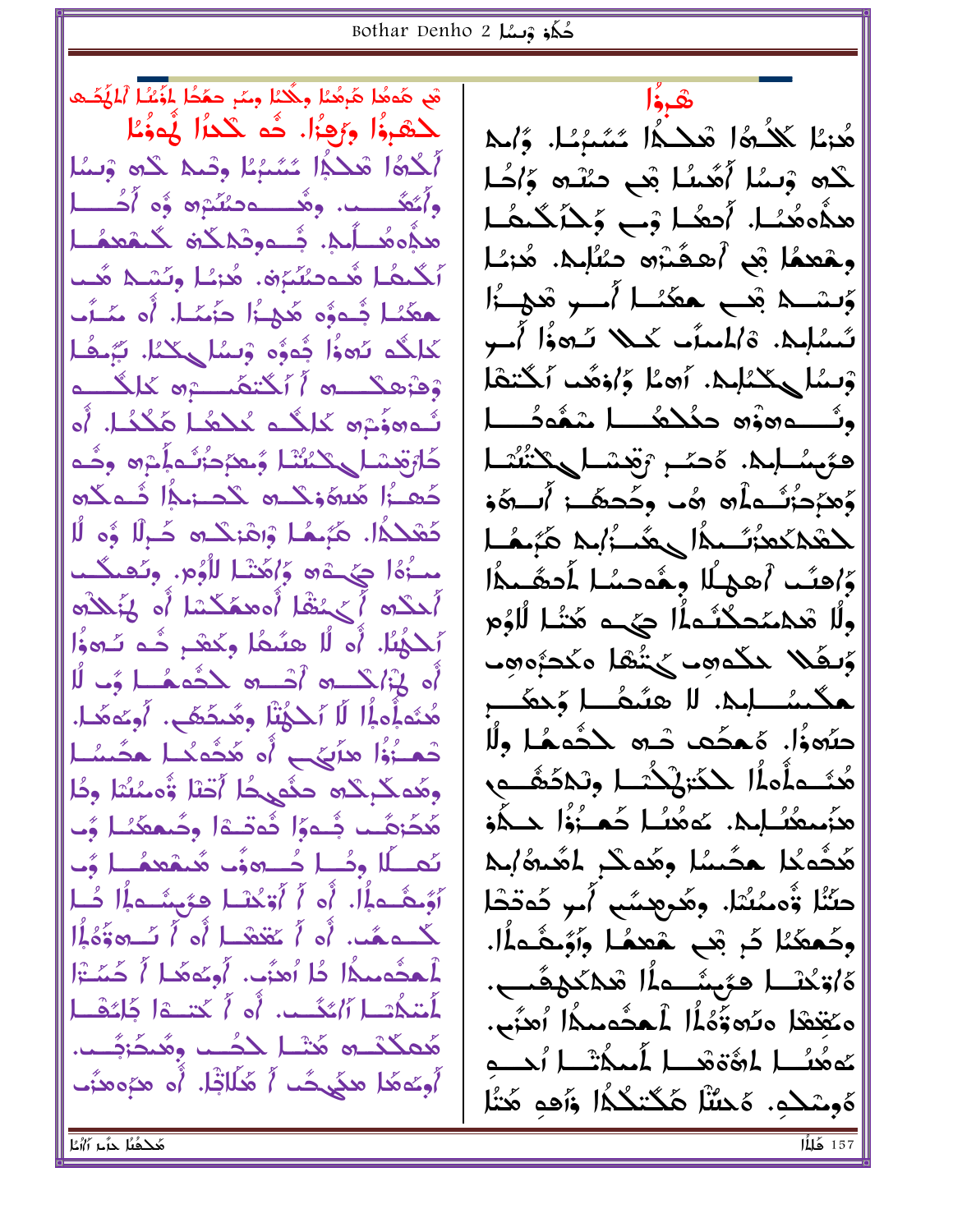أُ هِتُوْمًا. أَو هُرَكَهِهْـ ۞ حَشَّـوَوَهُمْ أَ وَتَكَذَبَكَ. غَمْضُـٰلَ لِمَهُوْهِ هَٰلَلاَثْـال ةُالمُوَهَّدَهِ هَـٰٓزُقَا. هُوْتَـٰعهِ حَشَّـٰهُ وَكُلُّا حكْمحُـــــومجُل أَ هَٰلِلتَّــــــــل تَحكُمْــــــل دَّوْدَا. وكْتْدَة جِمْحَدُّوبِيكُمْ كَجَبَّا وهَرَكَهِمْ بِهِ صَلَّ هُوَجُكُمْ أَنْ وُجِعْنَا وَا تَكْتُبِلْ هُجِدُے حِدُّةِ جُلَّا قُبِصَب هَلَلاَتْـا. أَه فَجَبِيَّـت كَـا يَتَيْتَـا أَ تَنفْـا ِ هَٰلَاتْا. دَوُرِهِ حَسَّةٍ ُ ذَا دَّتَهَا وُّدَسَّلَ. وَّْوَمِئْتُدَا. أَو اقْدَوْوَه حَمَّاؤُفَ أَ تَوَّجِنْنَا أَ هَاهَٰذِهِ حِرْهُوبُواْ لَهُنَّهُمْ لَيَحْمَلُ لَهُوَّتُمْلُ. لَّي مَثْل نُه وُتل. أَه محمَّحُسسْهِ حجَّتنُكُما أَ ممَّحَسب مِ مَثَنتُـــدًا هَملاتَـــــا مُعملِّصْــا أَه أَ ـمُّه كَهُنْــا. أُوحُه مَـــا ممُمكهُنَّا. مُمعُمَّا وَتَعجِ حَكَمَوُحَاً! هُرِكُمِمْ مِنْ كُومُ الْمُسْتَ وَقَالَ مُ |ئے قال کی حاکمہ ا، وَمساَہ حَلَسْموُا لْكُلُّوْهَا كُلْلًا وْسِلُلْلُهِ لَكْسًا شُوزًا وُب وَلِلْكُ وَاللَّهُ وَاللَّهُ عَلَى اللَّهُ عَلَيْ مِنْكُمْ الْمُؤْمَنِينَ مِنْ الْمُؤْمَنِينَ مِنْ ا لْمَدُّوُّومُ! وَصُلَّ هُسَنًّا تَهَيْدُوهِ وَا هَتْبًا. أَهِكُعِنْكُمْ بِحُمْدَاْهِ وَاثْبَتْهِ. وَهُ أُوحُوهُكُمْ دَهُمْكُمْ أَبَّ بِكُسُولًا وْرَدِّيْكُمْ وقزنكهن فكأنه يمدرًا وأحقده وبسار لَّكُمِيْدًا مَعْقُدَهُ وَسَيَا وَاهَٰذٍ وَٱلْمَحْسَبَ حكُب كَلْكُلُّه هَٰتْلْ. أُوعُوهَا هُيْتُه اجْزْعُا  $|\lambda \rangle$ كْمَا $\lambda$  نَهودُا. عَمِيدُا بِهُم كَبِ بِهُم اجَزْعًا دَيْــة ۞ وَهُــدَوُّا ثُــا قَدْمَــرَّىب. وَه  $\mathcal{A}$ حَهْد مَصْرُه وْ $\mathcal{E}_{\mathbf{t}}$ ر. وُحِبْرُه بِهِ الصَّلَا أَحَزُمْ a وَوَّى هُلَّا لَّكُ مَحْكُما قِـووَّ لحَقَفَ لَمَا أُسِي بِكَنْدِهِلُوهِ. غَوْضُنَا ا بِحَيْنِدِهِ. أُوجَعَهُنَا دُهُنَا الْأَيْنَاتِ تَعِصَّلُ لَكْتَصَاْلُ هُبَ وْأَهَدْ وَهُـبْ. وقدنكه كرَةَ بِ وَ حَسَّرَ دَٰلَ هُوَا لَكُم أَوَّلْمُوهُمْ لَكُلْمُؤُوهُمْ هُنْزَا. وِكُعِفْبُوا الْمُسَاءُ كُسًا لِكُبُّ وَكُبُّ حِعْدًا وِهُكَائِبٌ. |لَـْاحَادُهِ ). عَـهَمُلَ أَـهـكُلُوْوْ هَـْرَمِ وْأَبَعُـْوْ أُوحَهَ هَا مَعَنَّوْهُ أَه قَدْا وَقَدْ ذَكَرَهُ لْاحْمَدُا. أَهَّدُـٰـا. وِهُــاْا وِهُــْٓا حَعَٰزِحــٰٓا أُسـدِ هُـلًا وهُــْزَا حُــب كَرْفَـْلِ جُـووُهِ أَبِلَيْــرُا أَمِنِّي أَمِنَّ وَهُمْ يَوْمِ شَكْسُواً. مُوهُنَّسَا وهَٰاهُدهِ أَنْ هُدِ وَلَدهُمْ ﴾. أُوحُدهَا وَاحْسُا أَبَّ رَهِنَّــمِهْ ۖ وَحــنُبِـمُ لَــ حَـــم خُـــمِـرُ الْمَ لْمُفَيِّيهِ رَجِعَهُ أَنْ وَحَنَّيهَا. حَجَّدَا هَٰذُهَ ٰٓذَا ۚ وَلَيْكُمْ مَـٰدَا ۖ وَلَٰذَا ۖ وَلَٰذَا ۖ وَلَٰذَا ۖ وَلَٰذَا ۖ وَلَٰذَا ۖ وَلَٰذَا |وهَثَقْتُمْا وْالْمَحْمَدِ كَمْلَا سُدْوَّا. هُوَّا لِحَقُوبِ رَوِّيْا وِهُنْتُو هُبِخُتُو. ههُمْـا لِـــثُلا وَرِدْا وِمْسْـد سُـالْمَا أَسلَّعهُا هُـٰٓئِمَا أَ كَحَبِّتَـٰٓوِهِ أَ كِتْبَكَـــرَّوهِ ەتكككىم. مىگ ۋى ھُزنا كَحَتْزا وذَهْنَا بِهُــٰٓ;ا ٱخْـٰءِ.. ٱب نَعبَلًا وِكَاهَـٰـا وۡکُــوٖ یہۡـــَّبَٰٮ حــفُلاً. کَــوٖ کَـــع مَتكَدُمُ! وكُلِّكَلا دُا هزَهْبَمَا. أَه دُا سُكْــةُلُمْ وَحْدْـــلا معَكْمُنَـبِ معَدْهُنَـا. أَه ضُـا معَصِّنَنَا جُــه |ەَھمَّحِسَّىَـّـى لِأَمِيعَــْـِيْ إِنُمَّــوَلَٰمِ وْمُعَكَّا وُ ۖ إِنَّعُمْلَمُوْمٍ وَهِيَجَمَّعَا أَو ذَٰلِ

مَحْدُمُا حَرَّىرِ ٱلْأَمَّا